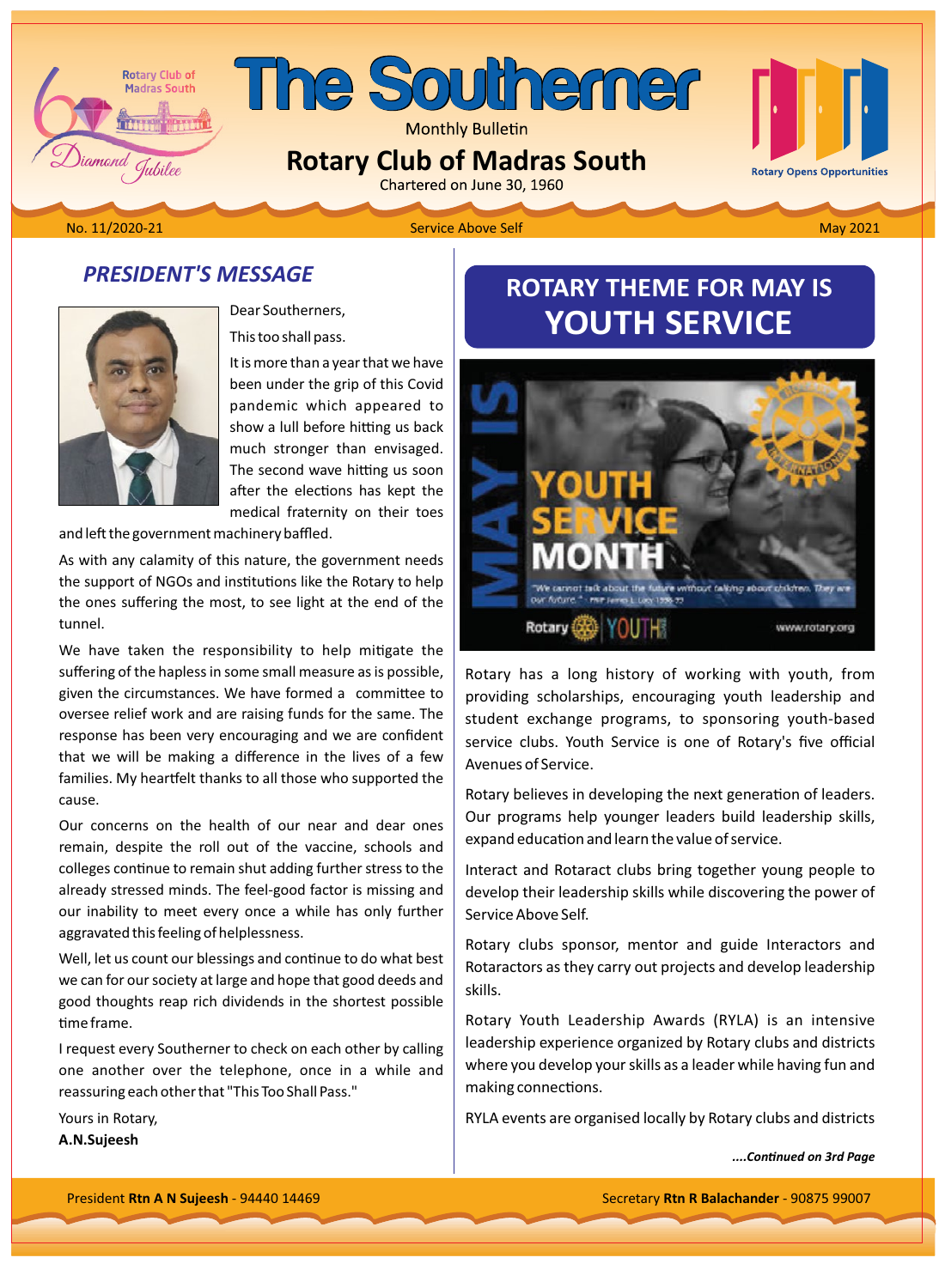### CovAid

#### **RCMS GETS INTO ACTION FOR COVID RELIEF – AGAIN**



The generosity of Southerners was evident once again when within a few days of our president, Rtn Sujeesh, posting an appeal on our WhatsApp group requesting for support for victims affected by the second wave of Covid, which has been more brutal than the first wave by all accounts, around Rs 58 lakh was raised in response and more funds are likely to be forthcoming.

While during the first wave last year our club embarked on a project (Project Revive) to provide relief to the tune of Rs 1.25 Cr. to those who had lost their livelihood and small businesses struggling to survive, this time we have decided to support the needs of St Thomas Hospital in Chennai which has been serving the cause of the poor

and needy for almost 50 years. We will be supporting them to enhance their bed availability from the existing 126 beds to

146 beds. Orders have already been placed for equipment like Ventilators, Patient Monitors, ICU cots, etc. to the value of Rs 35 lakh.

In addition, we are also in the process of obtaining an ABG analysis machine worth Rs 5.65 lakh for the Kilpauk Medical College and Hospital, a government run hospital in Chennai.

The task force formed to work on the relief measures is also working on other needs like providing food to poor Covid affected patients and their families, assistance to breadwinners affected by Covid for medicines, hospitalisation, etc. Watch this space for more news on our Covid relief measures in the months to come.





#### **RTN RAJANBABU'S LARGE-HEARTED GESTURE**

Rtn Rajanbabu and Ann Hema met with Tamilnadu CM, Shri M K Stalin on 15th May and handed over a cheque for ₹25 Lakh for Covid relief on behalf of their company, KRG Technologies. Rtn Rajanbabu, a young and dynamic member of our club since 2017, has generously contributed towards various projects of our club including the current year's Covid relief project featured in this issue. He was secretary of our club during the RY 2019-20. May his tribe grow!

**We meet every Tuesday at 6.30 pm on Zoom**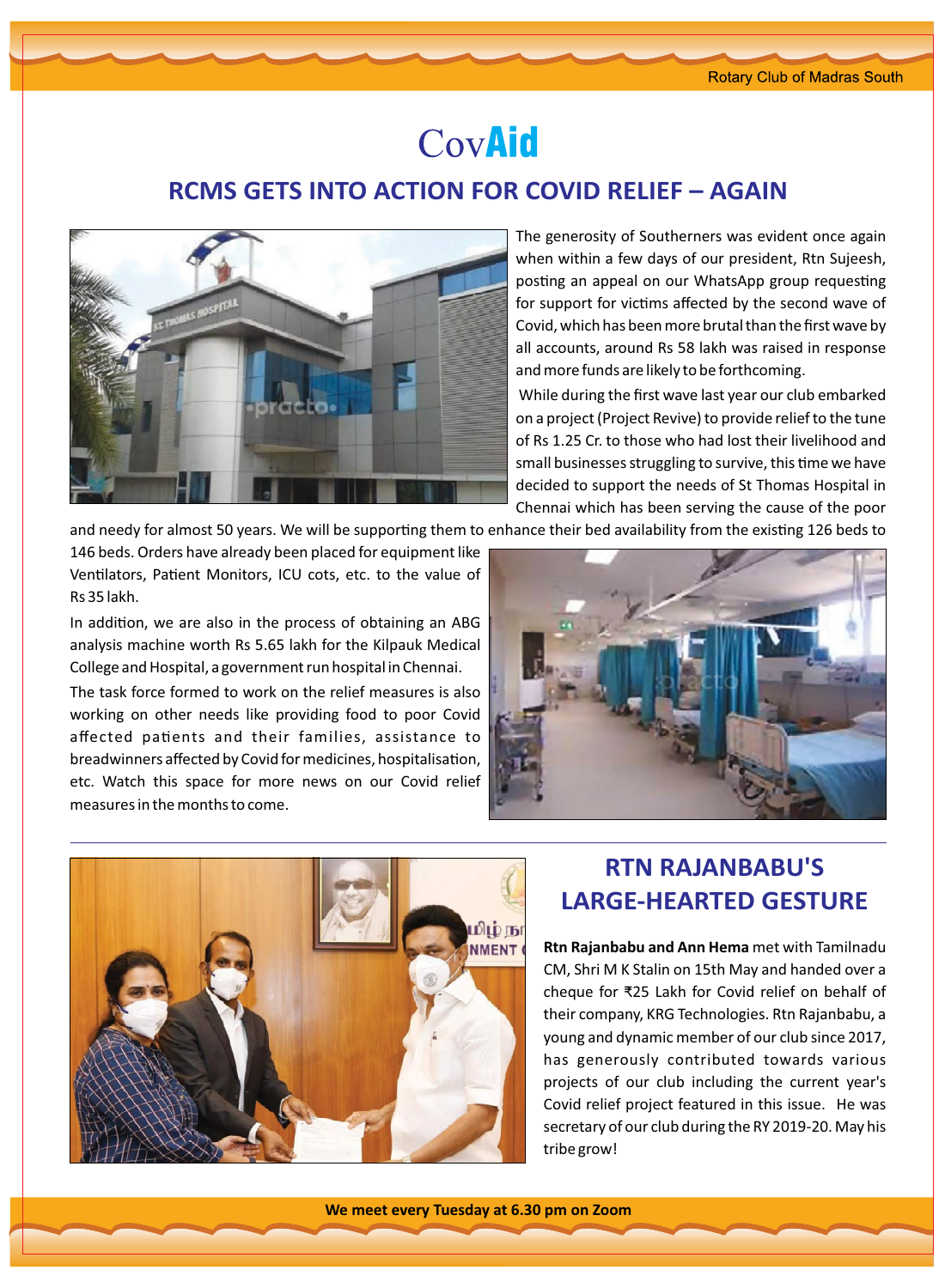#### **UPDATE – CARING FOR LITTLE HEARTS PROJECT**

A total of five surgeries were performed in the month of April 2021. Due to the second Covid wave, we have had challenges and hence the number of surgeries had to be reduced. All the kids are doing well post the surgery





Muneera is a 4 year old from Peramablur . Her father is a daily wage worker

Vetrivel is an 8 month old toddler from a village close to Madurai and his father is also a daily wage worker **Rtn R Srikanth** 



#### **LAPTOPS DONATED**

5 laptops were donated to NKT Boys High School, Triplicane on 28th April under the Ford-Rotary Digital Literacy programme. Under this initiative laptops and desktops are being distributed to deserving institutions free of cost. Rtn R Srikanth, who has been spearheading this project over the years, has already announced that a further 500 laptops will be ready for distribution .soon

#### *page coǀer from ConƟnƵed....*

for participants aged 14-30. Depending on community needs, RYLA may take the form of a one-day seminar, a three-day retreat, or a week long camp. Typically, events last 2-10 days and include presentations, activities, and workshops covering a variety of topics.

Over the years RCMS has harnessed the talents and the energies of the young, strengthening their potential for leadership through the four Rotaract and four Interact clubs it sponsors in colleges and schools respectively.

For the past 15 years our club has been organising a 2-day RYLA every year for some 60 selected students of the Corporation Girls' High School, Saidapet. The club organises accommodation, food and transport and invites a galaxy of speakers on various topics to motivate the girls. While it's a flagship project of our club, for the girls participating in it, it has been a novel and unforgettable experience and one of the highlights of their school life!

*(Source: RI Website)* 

www.rotarymadrassouth.com